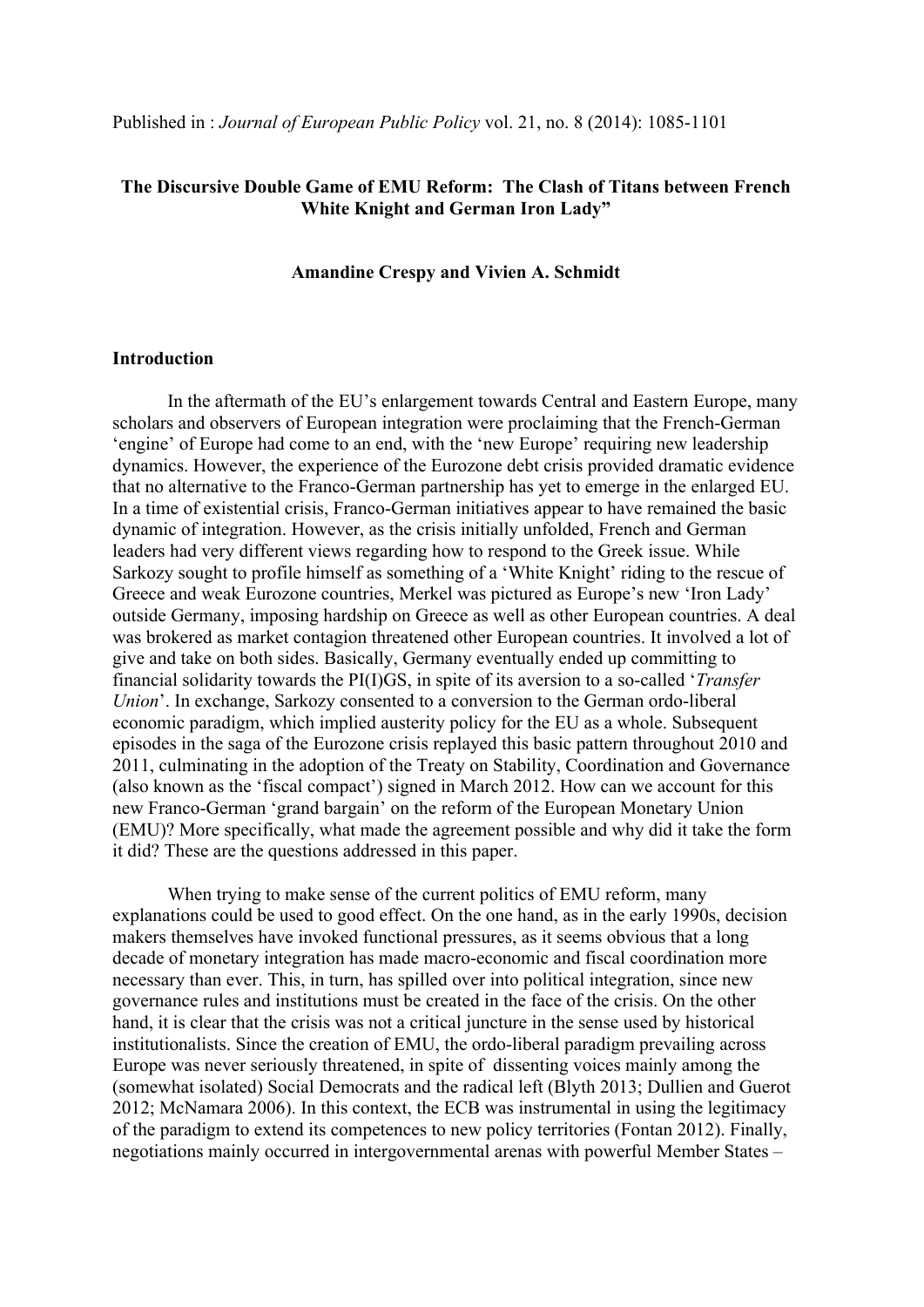primarily France and Germany – crafting decisions, as intergovernmentalism became the major decision-making process for the Eurozone during crisis (Fabbrini 2013).

This seems to take us back to Putnam's two-level game, where deals at the international level result from rational calculation by national negotiators and overlapping sets of preferences forged at the domestic level. And yet, intergovernmental bargaining, especially if with game-theoretic presuppositions of fixed preferences, cannot get at the complexity of the deals, and the ways in which principals' positions and ideas about their interests changed incrementally over time. Moreover, rationalists' definitions of principals' preferences themselves tend to be after-the-fact attributions of what their 'objective' interests must have been, as opposed to what the players' 'subjective' interests really were—meaning their ideas about their interests as they changed incrementally over time. Although the rationalist game-theoretic approach can be useful at a high level of abstraction, it does not lend insight into the complexities of the day-by-day, month-bymonth changes in EU leaders' perceptions of their interests, as reflected in their changing positions—which is our focus herein. For this, we take a more 'constructivist' approach, in which our understanding of interests cannot be easily separated from actors' ideas and discourse (Abdelal *et al.* 2010; Hay 2010; Risse 2000; Schmidt 2008), and in which our investigation focuses on what actors actually said.

So the question remains open with regard to how to explain why and how French and German leaders, having started from very different positions, managed to converge on a specific agreement for reforming EMU. Our argument is that a bargain was only possible as French and German leaders gradually agreed to common solutions and justified them at home by using frames that are deeply historically rooted in their national traditions and thus resonate within respective public opinions. We further suggest that the bargains themselves involved incremental shifts in positions during the time period studied, in response to changing events and changing perceptions of interests (national and EU-related), under conditions of economic constraints and institutional path dependencies. That said, this study will not try to identify the changing perceptions of interests—for fear of being subject to the same critique as we just made about the rationalists, by attributing to the players our own interpretation of their interests. Rather, we look at what the actors themselves stated to be their policy positions, and how they legitimated them, taking these as proxies for their shifting ideas about their interests (or 'preferences') across time.

This article has four parts. The demonstration begins by revising Putnam's twolevel game (Putnam, 1988) in order to offer a constructivist account of the politics of 'grand bargains' in the EU. Adopting a discursive institutionalist approach, we argue that the Eurozone negotiations are better viewed as a simultaneous double game, in which preferences (or interests) are constructed, reconfigured, and communicated simultaneously to national constituencies and other European decision makers (section 1). Empirically, the paper provides an analysis based on a large set of original data, namely a systematic corpus of press conferences by Nicolas Sarkozy and Angela Merkel after European summits, complemented by a number of press interviews and important speeches (including some given by their respective Finance Ministers), from when the crisis was triggered early in 2010 until the last significant measures were taken in 2012, and before the French Presidential elections the same year. We present the empirical analysis of French and German discursive interactions by focusing successively on policy solutions (section 2), paradigms (section 3), and norms and values (section 4).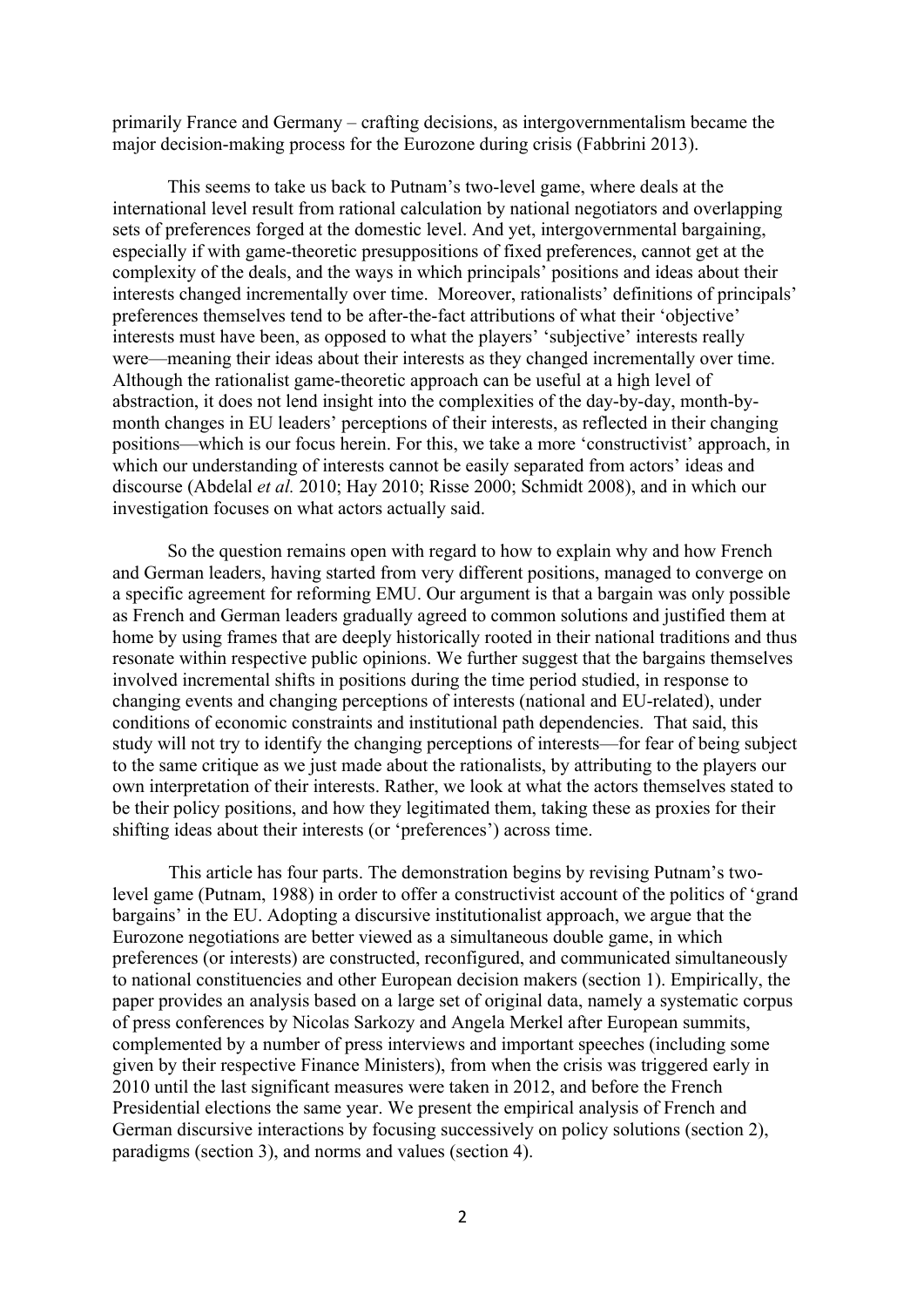# **EXPLAINING THE DYNAMICS OF AGREEMENT IN EU MULTI-LEVEL POLITICS**

#### **A simultaneous discursive double game**

As European integration has increasingly blurred the demarcation lines between domestic and foreign policy, the articulation between domestic politics and intergovernmental negotiations has become increasingly important for any understanding of governance and democracy in the EU. Paradoxically – partly because comparativists tend to concentrate on the former while international relations specialists deal with the latter – the processes of articulation remain under-researched and under-theorised with regard to EU integration. In the 1980s Robert Putnam originated the famous metaphor of the two-level game. His argument was that while negotiating international treaties national leaders have to seek agreement at two different tables, which implies different sets of preferences at the national level on one hand, and at the international level on the other. These two arenas are presumed to mutually influence each other, since the overlap of the two preference sets determines the possibility of ratifying an agreement. Other scholars have extended this analysis to the role of domestic politics in EU integration. Andrew Moravcsik (1997) proffered a liberal intergovernmentalist account of international relations in which States define their position on the basis of domestic societal preferences, including economic interests, identities and political values. State behaviour, understood as the management of international interdependence, is then geared toward gains on the basis of these preferences. These approaches, we argue, cannot sufficiently account for the dynamics of agreement in the EU today due to two interrelated drawbacks: the conceptual dichotomy between a domestic and an international arena, on the one hand, and their instrumental-rationalist understanding of politics, on the other hand.

First, realist and intergovernmentalist approaches assume the existence of two separate realms of fixed preferences that interact with each other. Those preferences tend to be reified and pictured as homogeneous (especially in the liberal approach) and the formation of preference sets seems to happen at different moments. This is where the uniqueness of European politics must be taken into account. The domestic and the EU spheres of preference formation do not interact with each other, we argue, they rather interpenetrate each other. In this perspective, democratic legitimacy results less and less from the preservation or reproduction of established national preferences, and more and more from the ability to re-configure and re-negotiate those preferences in the context of enhanced interdependence. In a post-functional era where EU integration has been increasingly politicized (Hooghe and Marks 2009), political leaders arguably do not only have to address their national constituencies; they also need to speak to other European audiences in order to convince them that the policy option they advocate is not the mere defence of a national preference but serves the collective 'good' of the EU as a whole. During the crisis of the Eurozone, not just national leaders acting in their EU capacity but also national finance ministers like the French Minister for Finance, Christine Lagarde, and her German counterpart, Wolfgang Schäuble, sought to reach their neighbour's constituencies with interviews in the press of the neighbouring country.

Secondly, and consequently, the 'game' cannot be understood as the strategic interaction between given preferences. In realist and intergovernmentalist approaches, the main interplay between the domestic and the international arena occurs through the overlapping of the respective 'win sets' determined by a number of variables including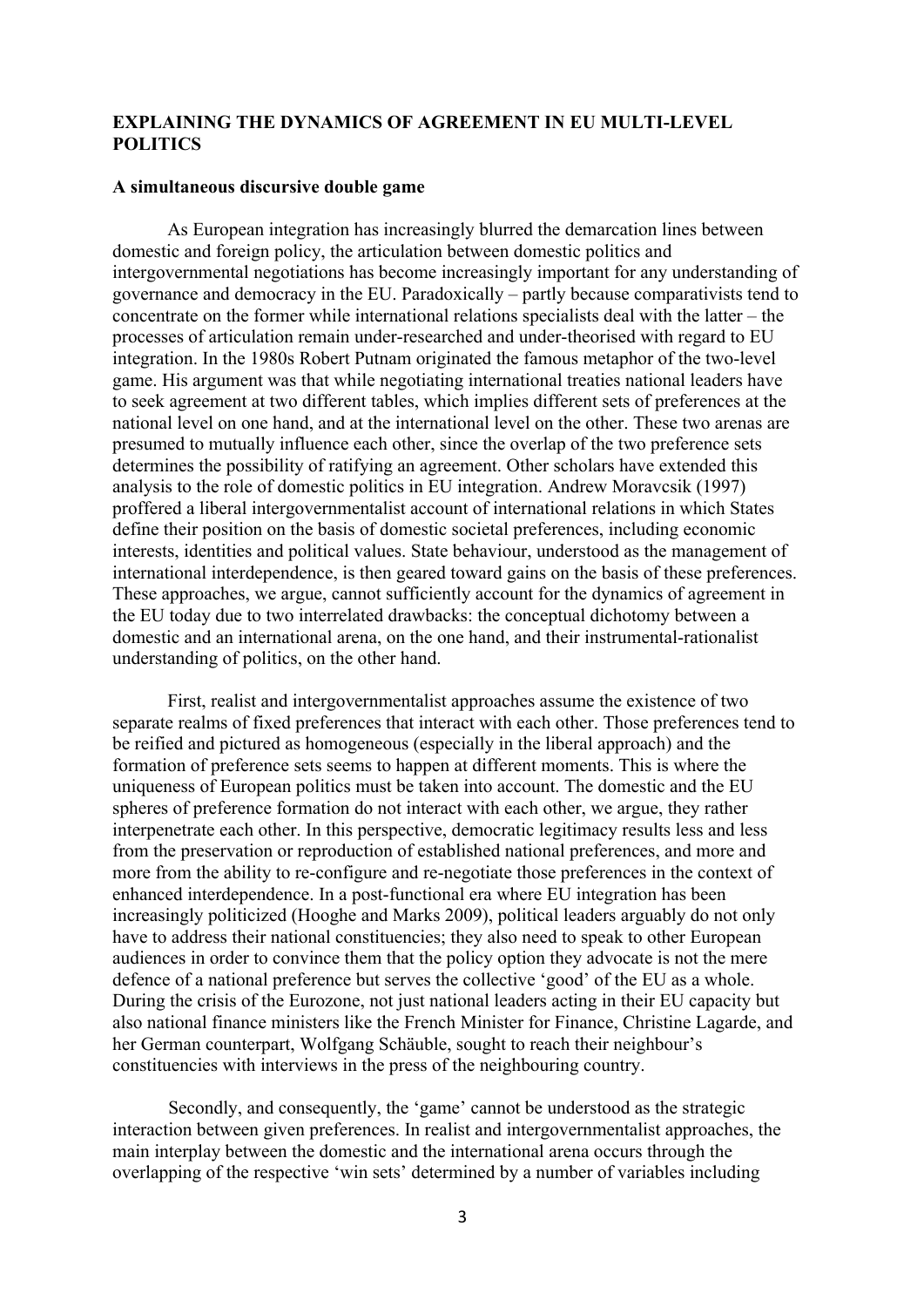societal preferences, ratification rules, etc. The logic is therefore that of instrumental rationality geared towards the satisfaction of domestic preferences. One main problem regarding our puzzle on EMU negotiations is that the extremely high level of uncertainty makes it impossible for decision-makers as for scholars to anticipate or formulate expectations about what an instrumentally defined rational decision would be. An analysis of the French-German bargain on EMU reform *à la* Moravscik is therefore bound to be an *ex-post* interpretation of actors' rational behaviour, likely emphasizing only one of any number of possible interest-based preferences. For example: how could A. Merkel have known, in January 2010, whether it was more 'rational' to rescue Greece as quickly as possible to prevent contagion or to abide by the terms of EU treaties and avoid the use of bail-out? She was criticized precisely for increasing the cost of the crisis by delaying action and for doing 'too little too late'. Moreover, that she may have calculated—wrongly—that she had a better chance of winning the Nord-Rhein Westphalia elections on May 9, 2010 is certainly possible. But this cannot possibly explain the complex reasoning that went into the constitution of Merkel's 'preferences,' given not just EU level attempts to consolidate member-state coalitions of support but the national level pressures from other German institutional actors such as the *Bundesbank* to abide by the rules, concerns about potential rulings of the Constitutional Court, the desire to shield German banks from major losses, her acquiescence with the media-led narrative about 'lazy Greeks,' and her own storyline that excess debt was the cause of the Eurozone crisis—despite the fact that this constituted a reversal of her own 2008 morality tale blaming 'cheap money' in the US as the driver of the crisis (Newman 2010; Schmidt 2013).

By contrast with the rationalist attribution of preferences to actors, our approach focuses on the communicative logic of contemporary EU politics. The 'game' should therefore be understood less as the overlapping of preference sets and win solutions than as a discursive game of real-time deliberation and contestation. This does not mean that interests are not at stake. If they prove to be unable to legitimize an agreement brokered at the EU level, national leaders will have to bear the political costs of popular resentment. The rationality of leaders resides not so much in any cost-benefit calculations but rather in their capacity to discursively articulate and (re)construct the (interest-based) position of the State both for their domestic constituencies and their European counterparts. The following section turns to the theoretical underpinnings of discursive institutionalism and the analytical and methodological framework for the empirical analysis of the Franco-German simultaneous discursive double game of EMU reform.

## **A Discursive Institutionalist Analysis**

National political elites, who simultaneously act as EU policymakers (henceforth termed European elites), have played a key role in articulating visions of the EU that have had a major influence on public perceptions, especially during the early years of the 'permissive consensus' up until the 1990s (Schmidt 2013). Since then, these elites' discourses often reflect as they respond to the greater contestation coming from an increasingly 'constraining dissensus' among the larger public (Hooghe and Marks 2009; Kriesi *et al.* 2008) as well as social movements and civil society (Crespy 2012, 2013). Leaders therefore enjoy limited room for manoeuvre: they have to formulate a discourse that justifies policy solutions – possibly going off ideational path dependencies – with ideas that resonate among the public, i.e., because often inherited from the history and culture of their particular country.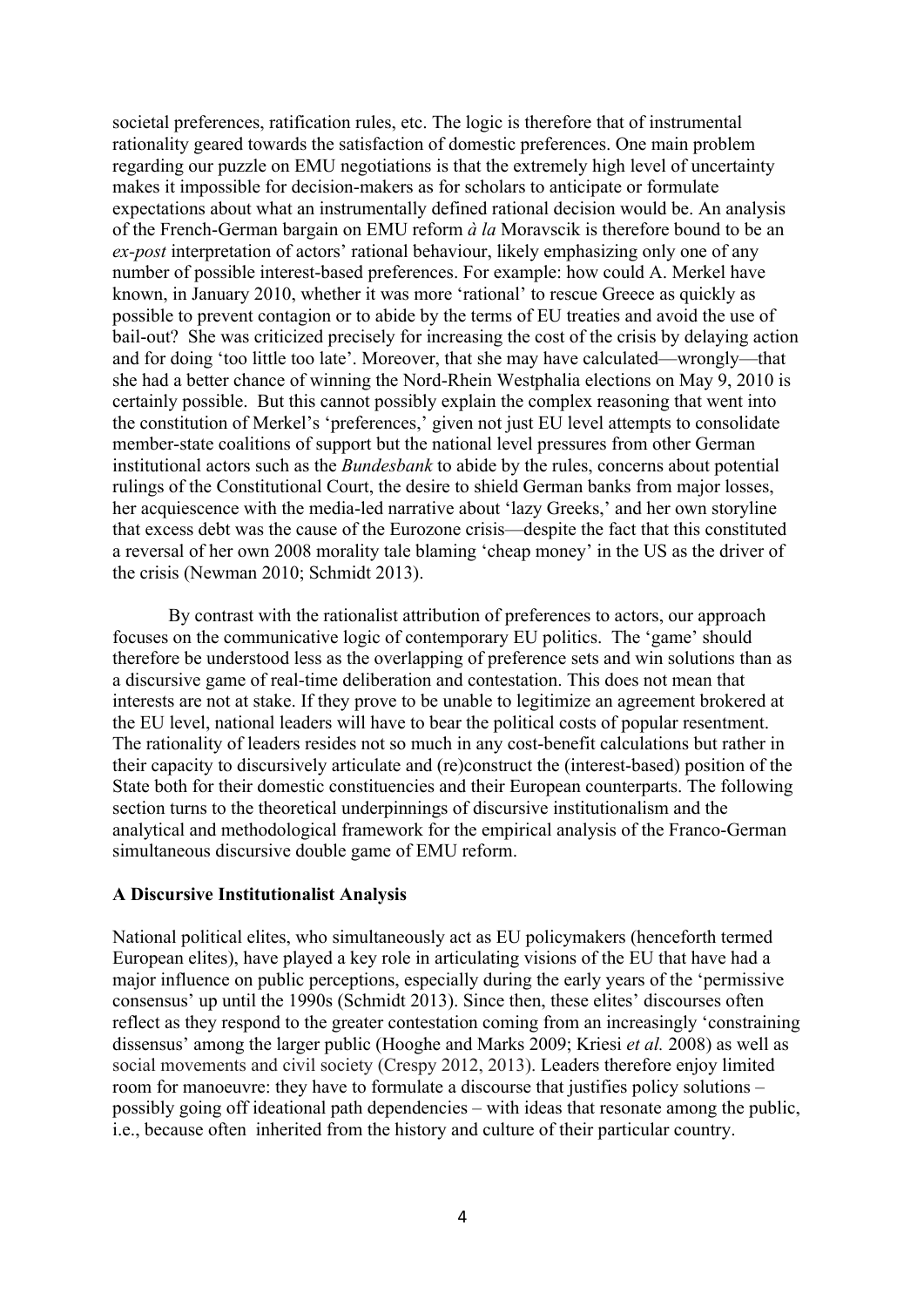A number of distinctive features of discursive institutionalism are helpful for our elucidation of change in the German and French positions and resulting convergence towards an agreement on EMU reform (Schmidt 2006, 2008). First, the conceptualisation of discourse is two-fold: in order to understand how preferences are constructed and reconfigured over time, both the substantive content of ideas and the interactions among agency through discourse must be analysed (Schmidt 2008; Schmidt and Radaelli 2004). Saying that discourse is the empirical manifestation of ideas does not mean that it is mainly a reflection of 'what people think', or alternatively (depending upon one's theoretical approach) the expression of what they have come to believe as 'subjects' of a discourse in Foucault's sense (Foucault 2000). Instead, or at least in addition, there can be a strong strategic dimension in the sense that leaders will select ideas that seem appropriate with regard to enabling them to build coalitions, create resonance for the public and, eventually, ensure the legitimacy of their action (Jabko 2006). Besides, the power of ideas will be effective only through discursive interactions, i.e. the way they are carried by agency. Thus, as Hall has shown in the case of the creation of EMU, preference formation is strongly driven by eventfulness, uncertainty, and interpretation of multiple interests and the multiple consequences of possible action (Hall 2005). In that sense, discourse is the device through which actors attempt to deal with such complexity while reacting to others' moves in real time.

Furthermore, discursive institutionalism also differs from other ideational and constructivist approaches in that it is more concerned about elucidating the dynamics of change through discursive interactions in formal institutional context (hence institutionalism). European leaders' positions cannot be understood without also considering national institutional configurations—which are more 'compound' in the German polity and therefore more difficult to negotiate internally, given the dispersion of governing activity through multiple authorities, including responsibility for EU policy, than in the more 'simple' French polity, in which governing activity is channelled through a single authority, the executive (Schmidt 2006). This feeds into questions concerning the extent to which, in this simultaneous double game, considerations other than those involved in solving the Eurozone crisis, such as getting re-elected or maintaining one's coalitional majority, play an important role.

From a methodological point of view, the operationalization of discursive institutionalism rests on qualitative discourse analysis, and more specifically frame analysis (Diez Medrano, 2003; for an overview see Author 1, forthcoming) whose purpose is to detect clusters of discursive elements (Creed *et al.* 2002: 37). As in these works, the descriptive statistics describing the content of discourse (in the figures) rest on a qualitative and interpretive methodology<sup>1</sup>. This methodology is mainly deductive. Building on the literature focusing on ideas in policy analysis, we distinguish three categories of frames at different levels of generalization (Sabatier 1988; Schmidt 2008): 1) policy ideas related to policy measures and solutions, both economic (for instance the EFSF) and institutional (the budgetary 'golden rule'); 2) programmatic ideas related to policy paradigms (for instance, convergence or regulation); and 3) norms and values (for instance, stability or solidarity).

Furthermore, the demonstration rests on a diachronic and comparative analysis. The demonstration consists in analyzing French and German discourses from early 2010, when the discussions about bail outs and the setting up of the European Financial Stability Facility (EFSF) started; during 2011, that witnessed the agreement on a durable European Stability Mechanism (EMS); up until the new Treaty on Stability, Coordination and Governance was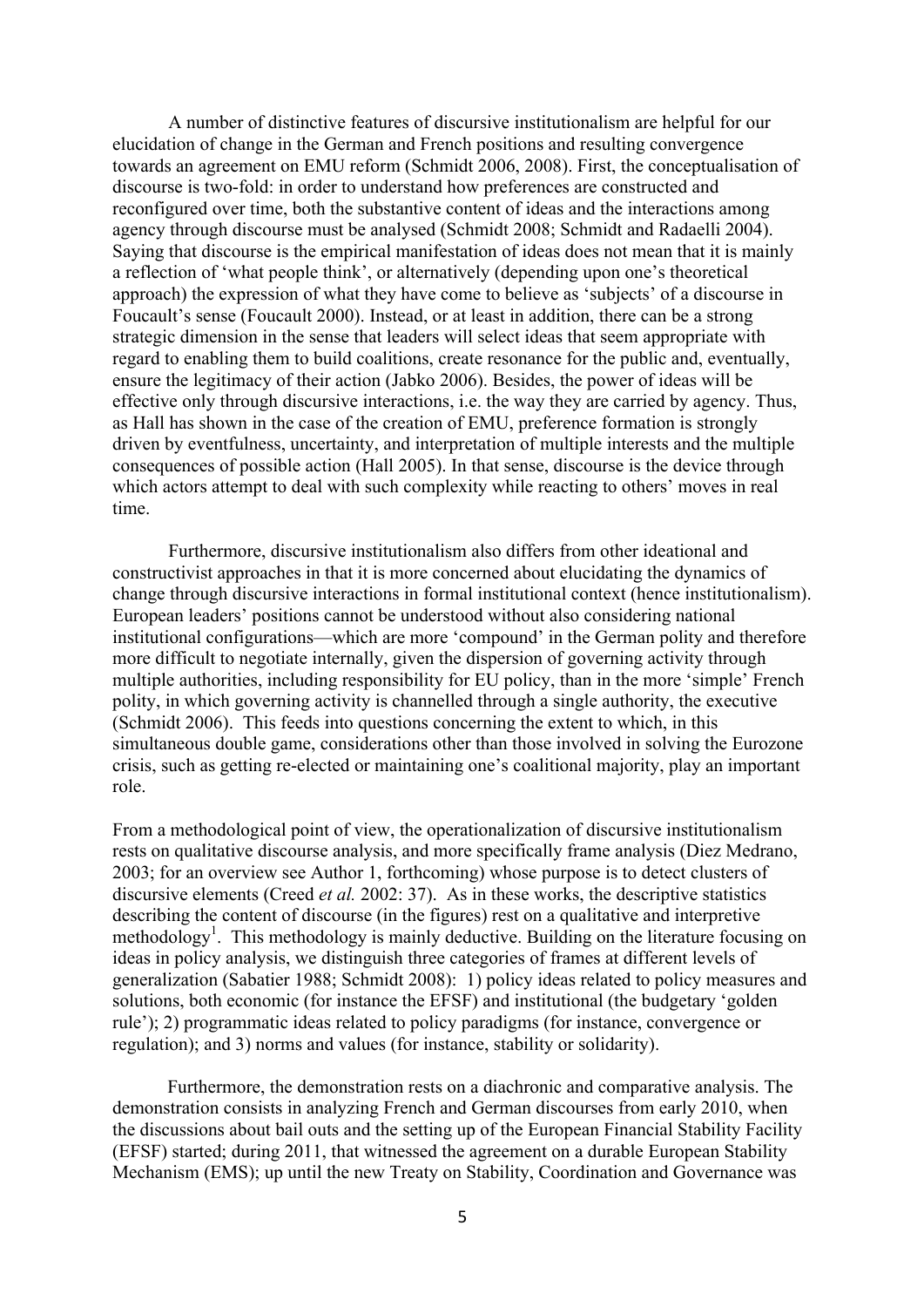signed in March 2012. The frame analysis thus consists in detecting the relative salience of the frames in the three categories identified above in a corpus consisting of 35 press conferences given by A. Merkel and N. Sarkozy prior to or after European Council summits. We further illustrate our arguments with excerpts from nine press interviews given by Merkel, Sarkozy and their respective finance ministers Lagarde and Schäuble in that same period of time. In tune with the conceptualization of discourse both in terms of content and interactions in discursive institutionalism, the comparison in time from 2010 through March 2012 will help us to grasp the unfolding of the simultaneous double game of EU negotiations.

# **POLICY AND INSTITUTIONAL SOLUTIONS: ACTIVATING SOLIDARITY, CONSTITUTIONALIZING AUSTERITY**

In this section, the systematic analysis of discursive interactions shows that, starting from contrasted discourses and frames, the French and German leaders moved towards an agreement not only on new financial instruments (the EFSF and EMS) but also on more indepth institutional reform of EMU over the course of 2010 and 2011. German leaders kept insisting that they would not agree to such funds…until they did. At a press conference in the fall for example, both Merkel and her Finance Minister, Wolfgang Schäuble, maintained that they would not agree to any extension of the EFSF to a permanent fund (PC 16.09.2010, also Schäuble in *FAZ* 16.07.2010). By December of that same year, they agreed to the EMS at the EU level. The respective discursive dynamics in France and Germany must be understood in the framework of contrasted institutional settings, namely that of compound and simple polity. In the German compound polity, regional governments represented in the *Bundesrat*  or the Constitutional Court in Karlsruhe and other institutions are powerful veto players which can counter the power of the federal government and Chancellor in Berlin. The rescue took place against a background of a series of defeats in regional elections in North Rhine-Westphalia, Baden-Württemberg and Bremen in the course of 2010 and 2011. Merkel's initial discourse, about 'lazy Greeks' who needed to put their own house in order, while she was protecting German savings, made it very difficult for her to legitimate her switch in discourse. She then attempted to convince a disenchanted electorate that their savings would be safe, and that the Eurozone countries would become more and more like Germany. In contrast, Sarkozy had none of the institutional and electoral problems of his German counterpart, given that France is a 'simple' polity with tremendous concentration of power and authority in the president, which has only increased under his presidency as a result of constitutional reform. In the run-up of the 2012 presidential election, he was keen to profile himself as a powerful European leader capable of promoting joint European action and of using Europe as a 'multiplier of power' even if this seemed to contradict some of the views he had expressed at the outset of his mandate (Dehousse 2013). He therefore held a very different discourse to the public focused on solidarity with the Greeks, even if in the restricted national discourse among policy actors there was resistance to a costly bailout and, in some cases, to Eurobonds.

Figure 1 demonstrates that whereas, in 2010, Sarkozy advocated establishing not only the two funds but also such solutions as Eurobonds or enhanced budgetary oversight, Angela Merkel was stuck on already existing, but inefficient, policy solutions such as respecting the rules enshrined in the Stability and Growth Pact or even investing in research, as contained in the Lisbon strategy.

Figure 1 about here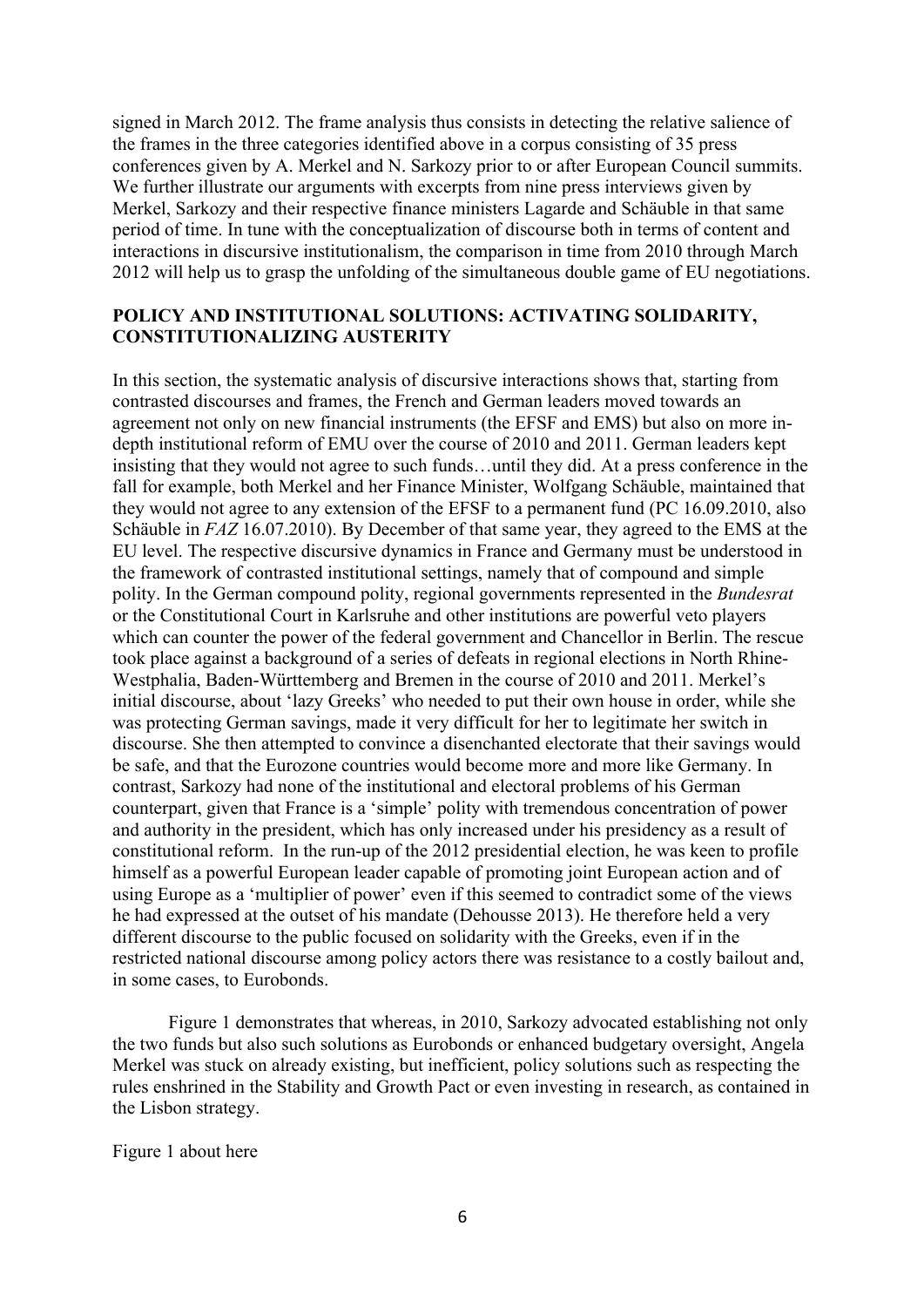In 2011, the respective French and German discourses on policy solutions display greater overlap. The German Chancellor, while fully endorsing the ESFS and the EMS, developed a complex set of arguments to explain how they might function together. While she continued to refer to the stability and growth pact and the need to invest in research in order to boost competitiveness, she also started advocating enhanced mutual budgetary and fiscal oversight as a counterpart to financial solidarity. On this particular issue, Finance Minister Schäuble was much ahead of the Chancellor in advocating increased integration (*FT Deutschland* 12.03.2010). By contrast, the complete absence of acceptance of Eurobonds by the German Chancellor provides evidence for strong internal German resistance to any such initiative along with a failed discursive move from the French President (as well as internal resistance from his own economic advisors). This is clear from the fact that since, in 2011, the theme had disappeared from all speeches.

A converging pattern can also be observed with regard to institutional solutions. Although Germany finally embraced France's long-standing demand for '*gouvernance économique*,' that is, for an economic government that would oversee the Eurozone, it did so on condition that this meant strengthening the sanctioning mechanisms for the countries that would not be able to abide by the budgetary rules. The French went along with this with some reluctance, in particular because these were increasingly focused on automatic financial sanctions (PC 25.03.2010), a theme that Merkel promoted from the beginning of the discussions in 2010. Discourse on the institutional policy solutions therefore changed markedly in 2011. The issue of automatic sanctions was more salient in the French discourse because Nicolas Sarkozy had to justify his consent to automatic sanctioning mechanisms as well as the role of the EU Commission in the monitoring of the excessive deficit procedure. In addition, he very often mentioned the role of the new economic government of the Eurozone in order to suggest that the long-standing French demand was satisfied in the course of Franco-German negotiations (without noting that its automaticity was in direct contradiction with the discretionary euro-group governance originally call for by the French). This theme remained marginal for the German Chancellor.

#### Figure 2 about here

Finally, the most salient theme regarding institutional solutions is the 'golden rule' for budgetary discipline (or debt brake), an idea on which France and Germany converged at an early stage of the negotiations. While this mechanism was promoted by Germany, including in the French press (PC 10.05.2010, *Le Monde* 19.05.2010), Nicolas Sarkozy had already advocated introducing it in the French Constitution since early 2010. He supported it for a range of reasons, including not only that this meshed with the likely preferences of his own conservative electoral constituency but also because it was likely to create political difficulties for the Socialist opposition. In August 2011, a poll confirmed that the French President had been quite successful in communicating the new orientation towards austerity as a majority of the French approved the introduction of the 'golden rule' into the French Constitution (*Le Point* 2011). This resulted in further convergence on the obligation to enshrine the new rules in an intergovernmental treaty, a theme that, again, was initiated by the German Chancellor in 2010. In the following section, we turn to the economic philosophies and paradigms that French and German leaders refer to in order to legitimize the agreed solutions in their respective national arenas. As suggested by the double game argument put forward, such references are made neither previous to nor after agreement at European level but are part of the same simultaneously unfolding communicative process.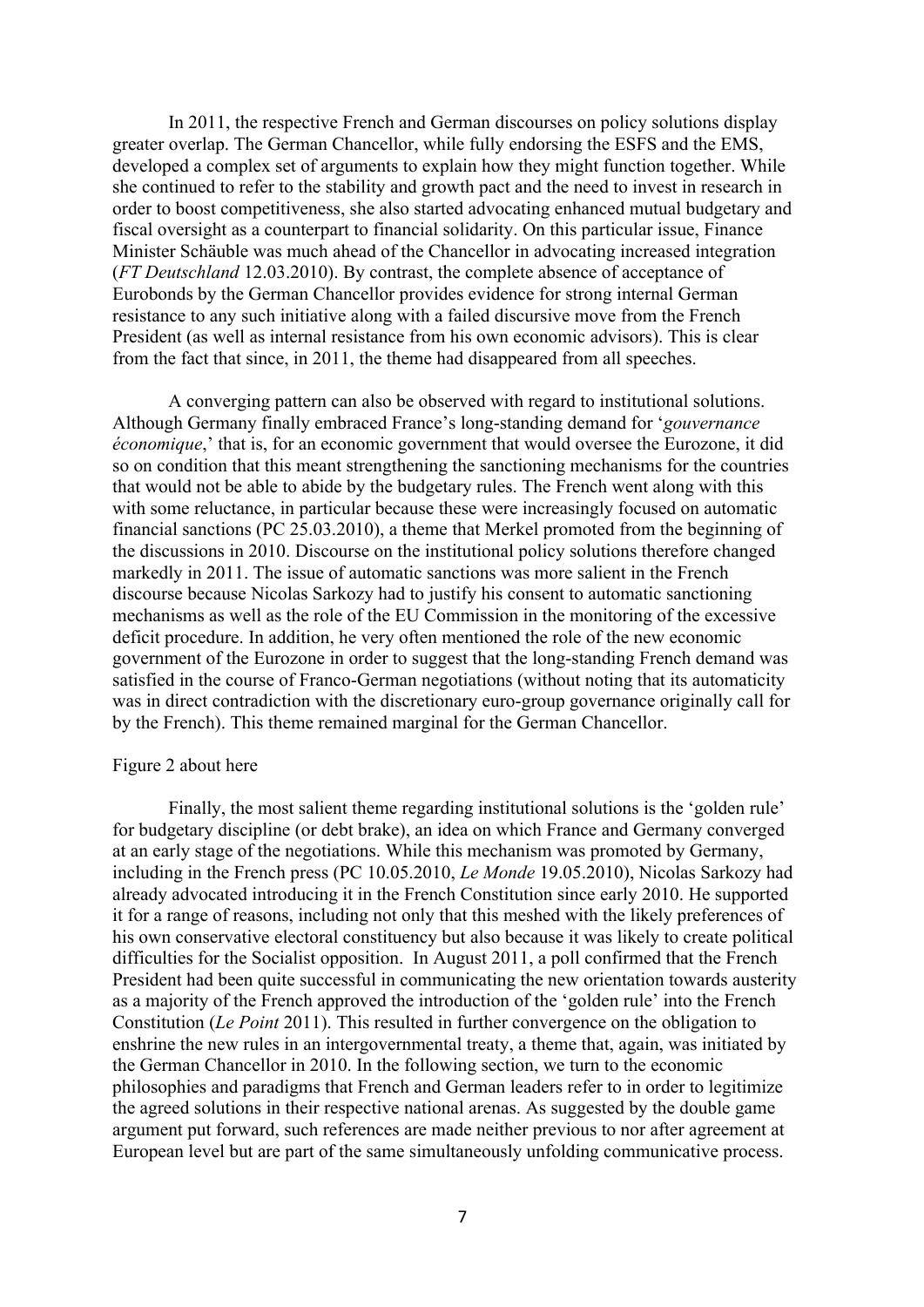### **ECONOMIC PARADIGMS: LIMITED CONVERGENCE TOWARDS GERMAN**  *ORDNUNGSPOLITK*

In addition to the different institutional contexts outlined above (e.g., compound *vs*  simple polity), the discursive institutionalist approach requires us to consider how historically embedded and institutionalised ideas limit the room for manoeuvre in which national leaders operate. The analysis of the frames related to economic paradigms therefore explains the following paradox: while convergence on policy and institutional solutions occurred, this was possible only in so far as the French and German leaders justified the reconfiguration of interests by invoking frames that resonate within the respective national cultures.

The German 'social market economy' which emerged after much political struggle during the 1950s was a compromise accepted by conservatives and social democrats alike that consecrated a state that would set the rule for ensuring the proper functioning of competitive markets while at the same time 'enabling' corporatist management and labour coordination of wages and work conditions (Streeck 1997). Ordo-liberalism has been the underlying paradigm informing not just the *Bundesbank* but also, later, the ECB, which absorbed its ideology (Blyth 2013). Post-war Germany has continuously followed the ordoliberal philosophy characterized by a 'culture of stability'. This political program was the direct opposite of that of France's post-war *dirigisme*, in which an interventionist state was much more actively engaged in both macroeconomic steering and microeconomic industrial policy. Despite the fact that since the 1980s, post-war Keynesianism and state *dirigisme* gave way to neo-liberal reform in which the state engineered the '*dirigiste*' end of *dirigisme* through liberalization, privatization, and deregulation (Schmidt 1996), the deep-seated idea of the legitimacy of strong state interventionism persists. Both countries followed the path of liberal reform over the past two decades and, at the same time, both governments responded with a neo-Keynesian style of stimulus policy response to the 2007 financial crisis. However, their approaches during the entirety of the crisis remained fundamentally different due to their historically entrenched economic traditions—despite liberalizing reforms in both countries since the 1980s. French 'statist liberalism' is rooted in a Republican conception of the State making it responsible for society's welfare and economic modernization hence geared towards macro-economic intervention. In contrast, German 'corporate liberalism' conceives the role of the State in terms of setting the framework conditions for fair competition among social groups, the basic principle of ordo-liberalism (Vail, 2013).

As figure 3 suggests, during the Euro-crisis, the German discourse was dominated by ordo-liberal framing. The *leitmotiv* of this discourse was control over public finance, as signalled by the use of a wide range of terms, all expressing this idea in the German language – *Haushaltsdiziplin, Haushaltskonsolidierung, Defizitkontrolle, Sparkurs,* etc. These terms, moreover, are all closely associated with the concept of competitiveness, which was overused in many speeches of the German Chancellor (for example PC 04.02.2011).

### Figure 3 about here

Notably, with the May 2010 agreement on the Greek bailout and the EFSF, French political leaders embraced the ordo-liberal framing of the crisis while adopting the German discourse about competitiveness. While doing so, however, they adopted a differentiated strategy. On the one hand, they strongly converged towards the competitiveness program and framing. As early as May 2010, Christine Lagarde claimed in the German press: 'There were neither winners nor losers. A strong and stable currency results from budgetary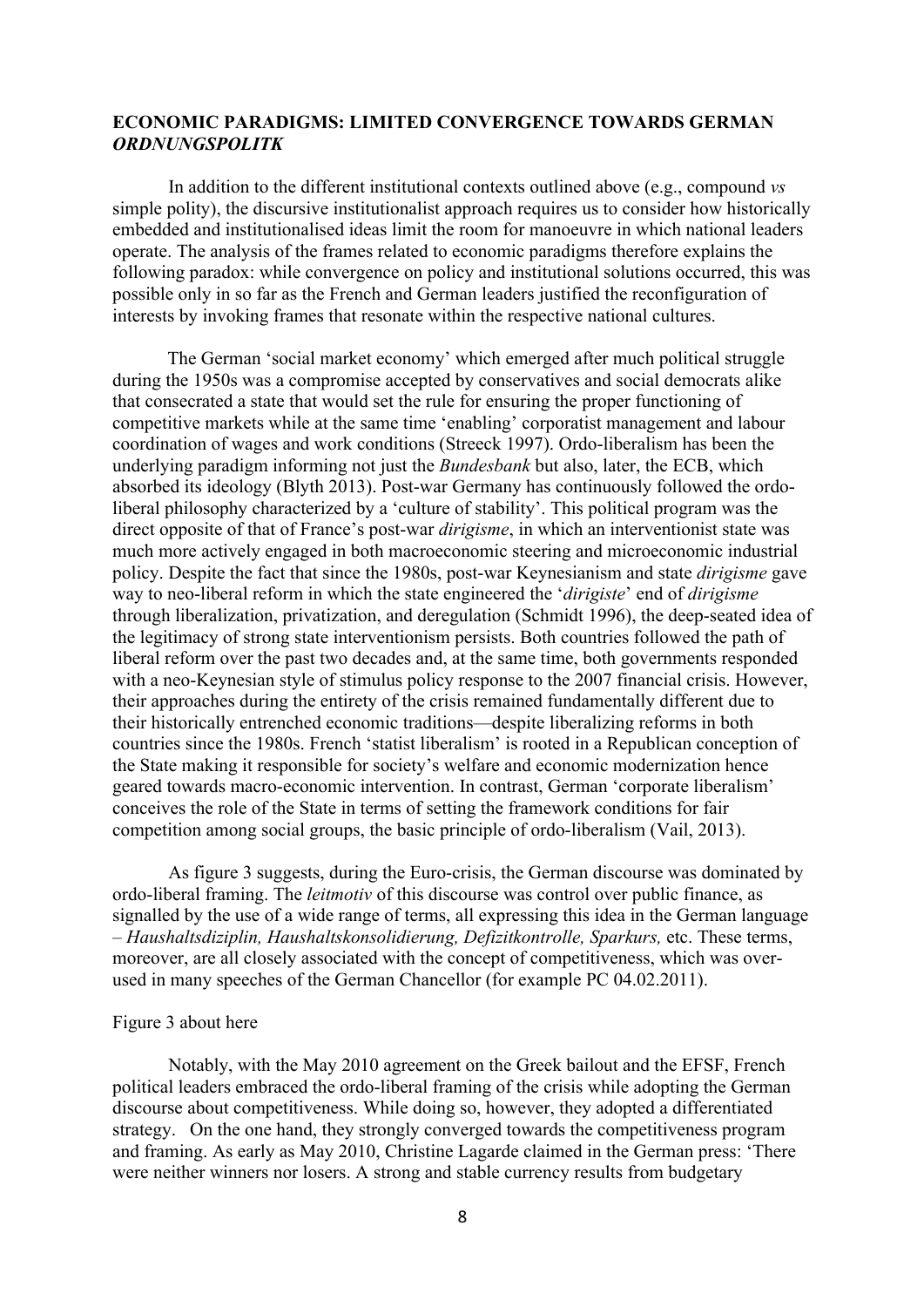discipline and strong competitiveness' (*FAZ* 16.05.2010). In February 2011, moreover, she gave an interview to the *Spiegel* seeking to persuade the German political establishment and public of the French commitment to increasing competitiveness and stability (14.02.2011) while emphasizing the need for more stringent rules at home (*Les Echos* 11.5.2010). On the other hand, besides competitiveness, Nicolas Sarkozy avoided evoking the austerity frame nationally, emphasizing instead the idea of policy convergence within the Eurozone (*Le Monde* 13.12.2011), which was in tune with the French vision of a core Europe shaped by States' voluntarism. He also talked more about growth, employment and the regulation of finance as complementary references to Keynesian policy (see also Lagarde in *Le Monde*  04.05.2010).

In contrast, Angela Merkel put the stress on conditionality – namely the implementation of austerity measures allowing for financial help – as a means to ensure the enforcement of public deficit reduction, whereas convergence, growth and employment were less salient in her discourse. The discrepancy between both framings was reflected when the Pact for the Euro was adopted and acknowledged by the French President: 'We have also changed the name, it is 'Pact for the Euro in favour of competitiveness and convergence'. This allowed us to put an end to the debate between those who were for convergence and those who were for competitiveness' (PC 11.03.2011).

All in all, the frame analysis shows that a reluctant German agreement on new policy instruments for the financial rescue of debt countries was only possible because the Chancellor's move was legitimized by the extension of the ordo-liberal paradigm – implying that help is conditional on the implementation of austerity in the 'PI(I)GS' – across the EU. On the French side, the turn to the German style policy program only appeared legitimate insofar as it implied convergence of the Eurozone, regulation of financial markets and efforts for stimulating growth and employment. The contrast between the French and the German justificatory frames becomes even more striking when examining the deeper normative dimension of discourse.

# **NORMS AND VALUES: SOLIDARITY VS STABILITY**

While the cognitive arguments in the German and French leaders' discourse were reasonably well-developed, the normative arguments were strikingly thin, with scant reference to values, especially as far as Germany was concerned. Whereas Sarkozy repeatedly talked of solidarity, Merkel insisted only on stability, as Figure 4 demonstrates. Stability itself is a traditional (ordo-liberal) frame inherited from the monetarist spirit of the Maastricht Treaty, for which the core task of the ECB is to ensure price stability (low inflation) while the rules for EMU are enshrined in the Pact of Stability and Growth. It is also a core value of German macroeconomic policy since the 1950s and, as mentioned earlier, a key component of ordo-liberal economic philosophy. For the Germans, in other words, stability of the currency has been elevated to a moral value, as a result of history and collective memory.

#### Figure 4 about here

In contrast, Sarkozy also appealed to the grand narrative of EU integration: 'The Euro is Europe, Europe means peace on the continent' (PC 08.05.2010). In stressing the principle of solidarity, the French banking interests that were to benefit most from a bailout for Greece were discursively absent from the construction of the French position, which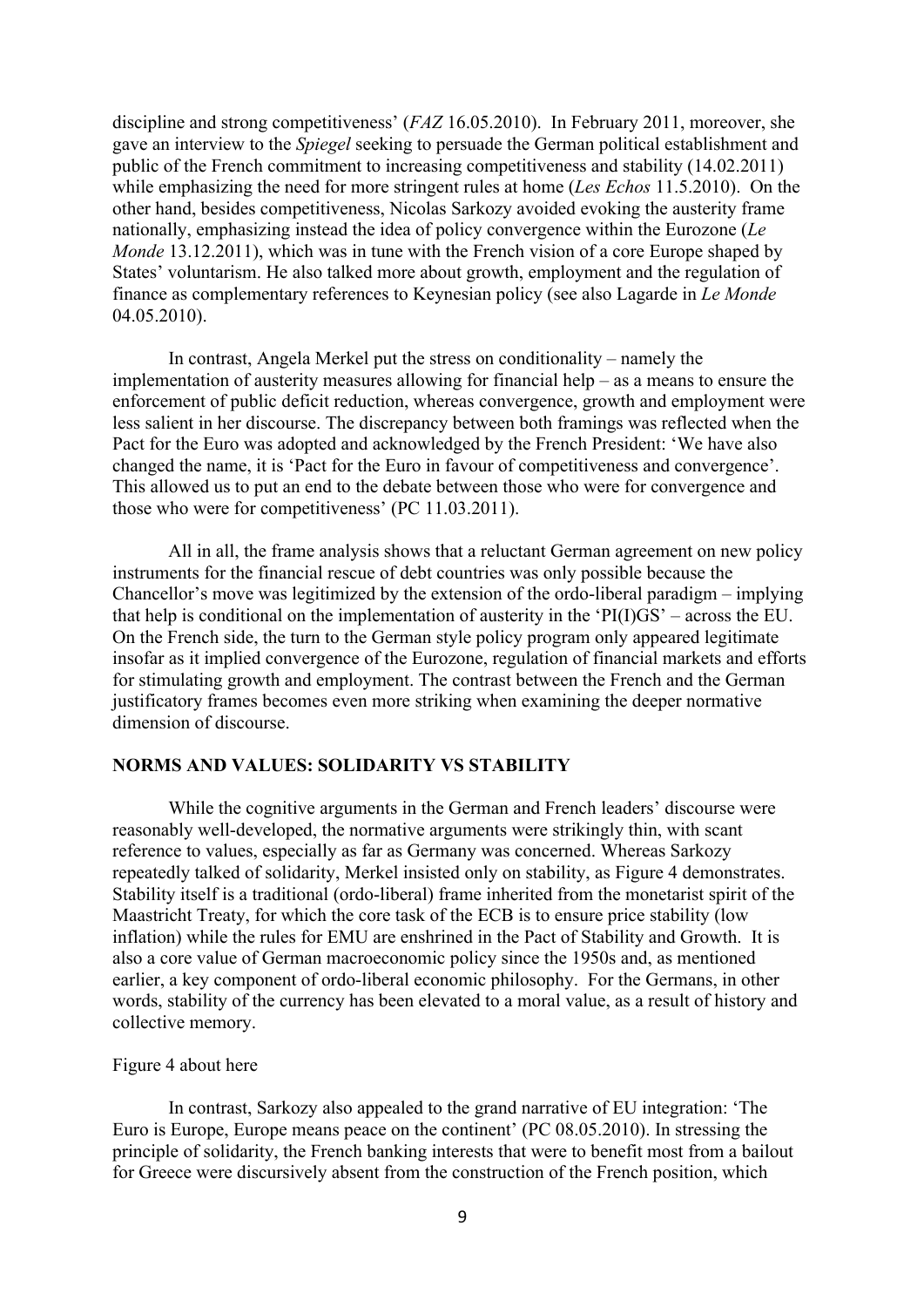helped make it more legitimate. This was also, one might add, true for the German discourse, in which citizens' interests were at the forefront of the discourse, as the German government insisted time and again that it was most concerned about engaging the German taxpayers' responsibility in the financial rescue of Greece. Indeed, the idea of solidarity remains marginal in the German discourse and, when mentioned, it is always associated with responsibility and stability. On the one hand, as the largest and economically most significant member of the Eurozone, German leaders made clear that they felt responsible for the survival of the common currency. On the other hand, they were equally clear about the fact that the PI(I)GS also had to commit themselves to policies that would allow for stabilizing the common currency. In Angela Merkel's words, 'stability and solidarity are two sides of the same coin' (PC 26.03.10).

The normative discourse and the appeal to values became even thinner in 2011 compared to 2010. While Nicolas Sarkozy still referred to solidarity, albeit less often, Angela Merkel also referred, besides, to the German concept of *Wohlstand* as a secondary frame, i.e. the underlying idea of the German post-war economic miracle, making clear that what was really at stake with the Eurocrisis for the Germans was a threat to their standards of living and well-being.

The most salient normative dimension of discourse here involves the different assignation of responsibility. In the first months of 2010, the French President mainly put the blame on 'the markets' while pointing to speculators as common enemies for the Eurozone, insisting that:

'It is logical that a member country of the Euro that is being attacked by speculators, as is the case of Greece today, should be able to rely on the solidarity of other members of the Eurozone. Otherwise, why did we decide to have a common currency?' (PC 03.03.10). Moreover, he pressured the German Chancellor while instrumentally appealing to her European commitment: 'I believe in the European solidarity of Germany, I believe in Mrs Merkel's European commitment' (PC 07.03.2010). This is where Nicolas Sarkozy most clearly managed to profile himself as the 'White Knight' rescuing Greece.

In contrast, Angela Merkel played the 'Iron Lady,' first stressing the lax budgetary policies of the 'PI(I)GS' as she insisted in a joint press conference early on in the crisis that: 'Greece won't be left alone, but there are rules and these rules must be adhered to' (*Washington Post* February 12, 2010). In March, she directly countered Sarkozy's insistence that speculators were the problem, saying:

'I would suggest that we should not assume that the situation was only caused by mean speculators (…) If the budget situation in Greece had not been what it was, the speculators would have not had such a chance. This is actually something that should not have taken place after the Treaty of Maastricht' (PC 26.03.10).

The underlying idea among the German establishment and public was that the Greeks should be punished for cheating and then lying about the state of the country's public finances. This position echoed the German public's hostile stand on what was then seen as the 'Greek crisis'. In February-March 2010, numerous opinion polls showed that about two thirds of German citizens opposed the idea of the federal government committing itself to financial help<sup>2</sup>. In a nutshell, discursive interactions show that French and German leaders grounded their discourse on the articulation of contrasting norms and values.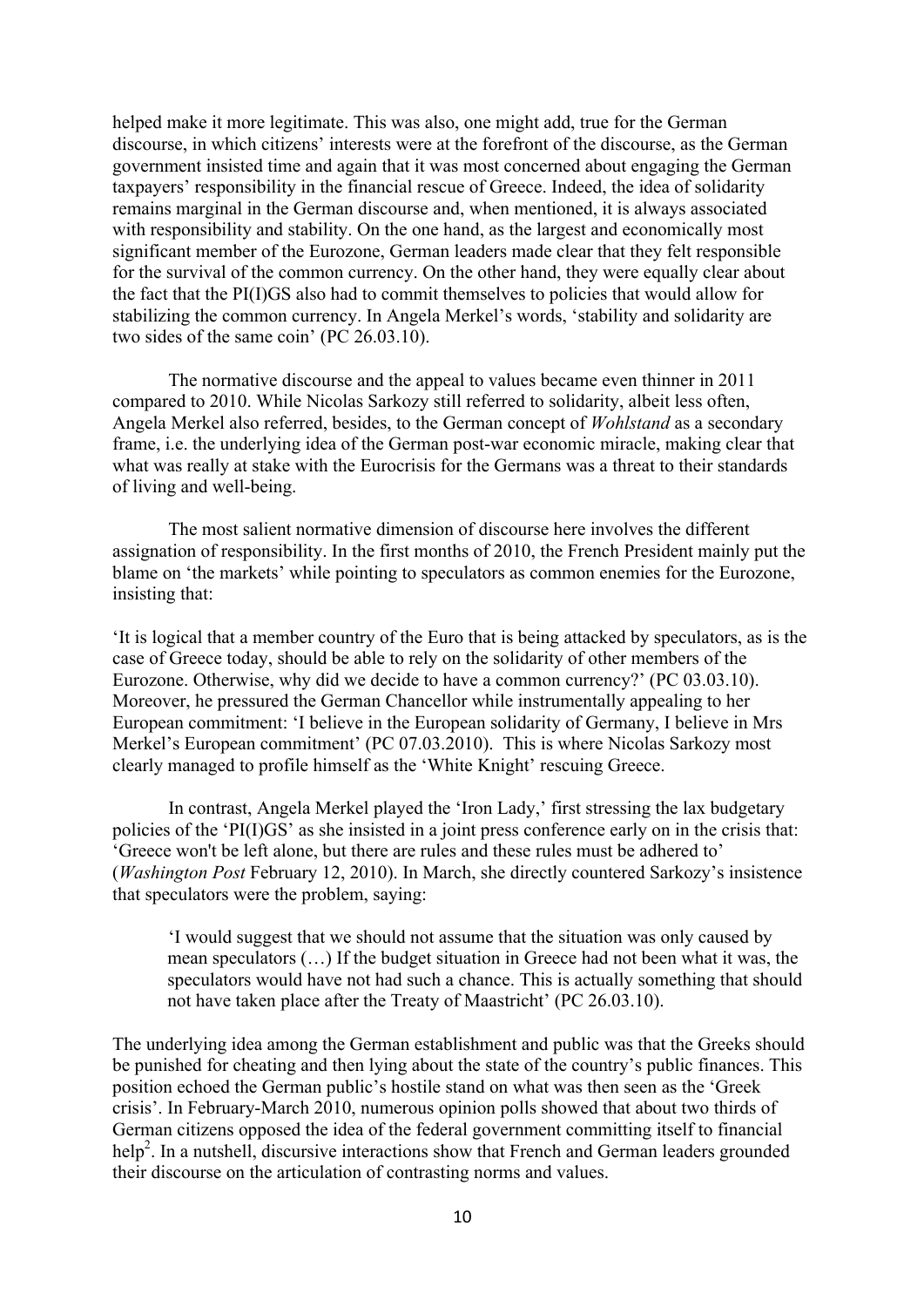### **CONCLUSIONS**

This paper has investigated the political dynamics of Franco-German agreements during the Eurocrisis in order to explain why the German Chancellor overcame the initial German rejection of financing a rescue of debt countries (mainly Greece and Ireland) while the French President turned his back on the Keynesian macro-economic policy tradition in the country to embrace the German ordo-liberal paradigm focused on sound public finance (read austerity). This, we have argued, cannot be explained by a two-level game model focused on a rational calculus involving material interests and fixed preferences. Rather, EU intergovernmental politics can better be understood as a double game where deals are only possible if political leaders are able to legitimize policy and institutional solutions simultaneously towards their public constituencies and other European decision makers. Hence, convergence on a number of policy measures was only possible because Sarkozy and Merkel used justificatory discourses invoking different norms and values, and to a lesser extent, policy paradigms. While this may seem puzzling at first sight, a discursive institutionalist approach elucidates this (only apparent) paradox by contrasting ideational and institutional contexts in France and Germany.

In the German compound polity, this was crucial at a moment when successive regional elections were putting her party at risk. This explains not only the delay in agreement to financial rescue in 2010 but also the discourse used throughout the period under study to legitimize this position while framing the crisis in terms of stability, responsibility, and the need for preserving the German *Wohlstand* threatened by budgetary drift in the 'PI(I)GS'. In the French simple polity, the President had more leeway, which he used to re-direct his discourse about the French economy towards the German model geared towards competitiveness, budgetary austerity and the culture of monetary 'stability'. In the run-up to the 2012 presidential election, however, he was keen to put the emphasis on his voluntarism in external action and profile himself as a 'White knight' facilitating the rescue of Greece in the name of solidarity and peace in Europe and promoting growth stimulation along austerity.

The institutional constraints and path dependencies established in the course of the simultaneous discursive double game of EU leaders, with the institutionalization of ideas about budgetary and fiscal austerity, have so far proven very difficult to change. The initial attempts by Mario Monti and François Hollande to re-direct European decision-making towards the stimulation of growth went nowhere, as the result of negotiations on the next financial framework in the EU have recently proven. Moreover, Hollande's announcement in January 2014 of a new 'pact for responsibility' focused on improving business competitiveness by continuing fiscal consolidation via government cutbacks is a far cry indeed from his 'pact for growth,' announced with fanfare in 2012. In the meantime, the new German coalition government of Conservatives and Social-Democrats in January 2014 reiterated its commitment to the Eurozone's stability policy. This suggests that the grand bargain between Sarkozy and Merkel that was prepared in the period between 2010 and 2012 has reinforced the stability and austerity frames of reference that have made it difficult, if not impossible, to change.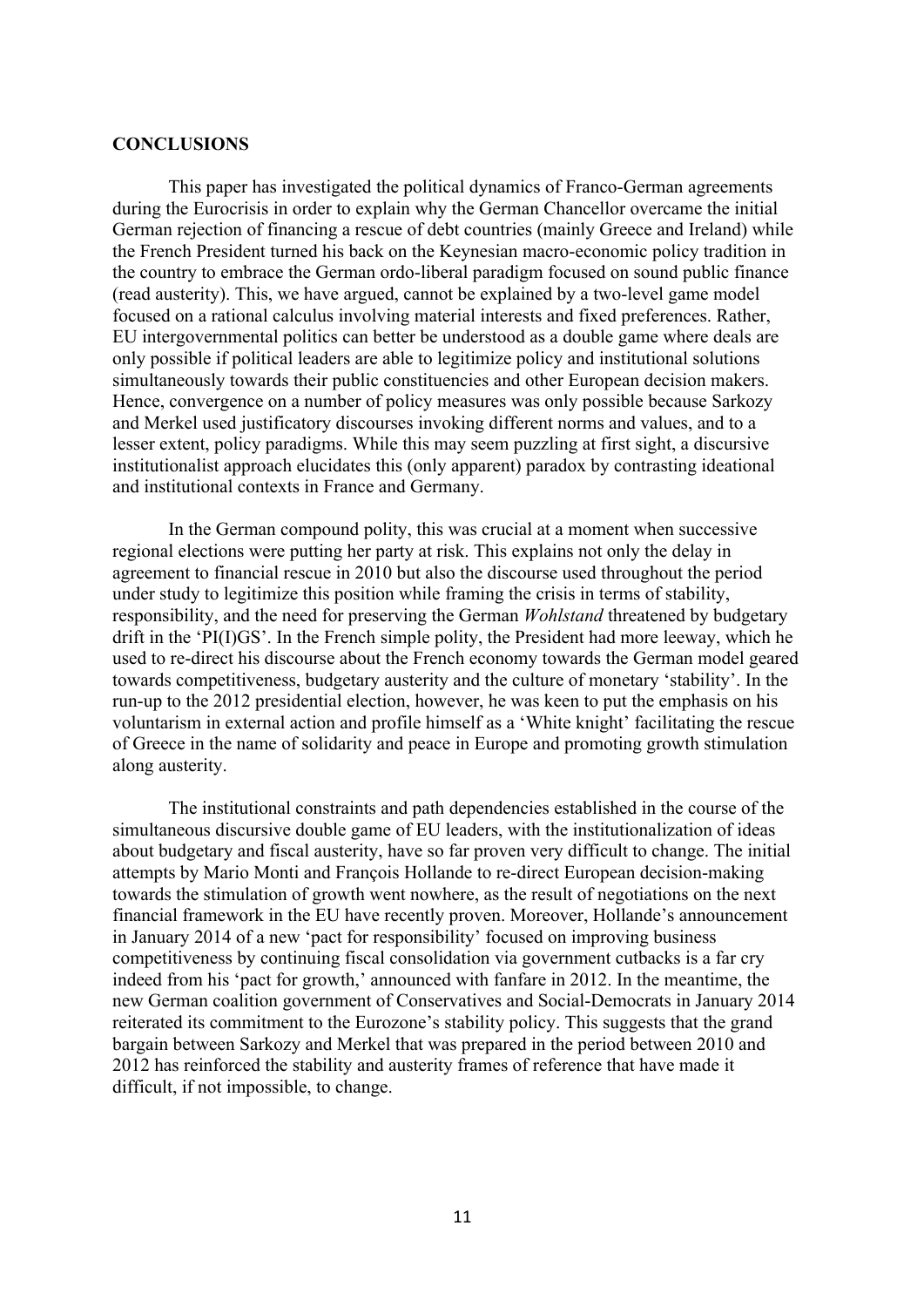# **REFERENCES**

Abdelal, R., Blyth, M. & Parsons, C. (2010) 'Constructing the International Economy' in R. Abdelal, Blyth, M. and C. Parsons (eds.) *Constructing the International Economy*, Ithaca: Cornell University Press, pp. 1-20.

Blyth, M. (2013) *Austerity: The History of a Dangerous Idea,* Oxford: Oxford University Press.

Creed, D. W. E. et al. (2002) 'A Picture of the Frame: Frame Analysis as Technique and as Politics', *Organizational Research Methods* 5(1): 34-55.

Crespy, A. (2012) *Qui a peur de Bolkestein?Conflit, résistances et démocratie dans l'Union européenne,* Paris: Economica.

Crespy, A. (2014) 'A Dialogue of the Deaf? Conflicting discourses over the EU and services liberalization in the WTO', *British Journal of Politics and International Relations* 16(1): 168- 187.

Dehousse, R. (2013) 'Nicolas Sarkozy l'Européen' in J. de Maillard and Y. Surel (eds.), *Les politiques publiques sous Nicolas Sarkozy*, Paris: Presses de Science Po, pp. 153-166.

Diez Medrano, J. (2003) *Framing Europe: Attitudes to European Integration in Germany, Spain, and the United Kingdom,* Princeton: Princeton University Press.

Dullien, S. and Guérot, U. (2012) 'The Long Shadow of Ordo-Liberalism', European Council on Foreign Relations Policy Brief ECFR 49, available at:

http://ecfr.eu/content/entry/the\_long\_shadow\_of\_ordoliberalism\_germanys\_approach\_to\_the euro crisis (accessed 6 April 2014).

Fabbrini, S. (2013) 'Intergovernmentalism and its limits: Assessing the European Union's Answer to the Euro Crisis', *Comparative Political Studies* 46(9): 1003-1029.

Fontan, C. (2012) 'Une institution politique à l'épreuve de la crise: la Banque Centrale Européenne dans l'Union Économique et Monétaire', unpublished P.h.D dissertation, Science Po Grenoble.

Foucault, M. (2000) *Power. Essential Works of Foucault, 1954--1984, ed. JD Faubion,* New York: New Press.

Hall, P. A. (2005) 'Preference Formation as a Political Process: The Case of Monetary Union in Europe', in I. Katznelson and B. R. Weingast (eds.), *Preferences and Situations,* New York: Russel Sage Foundation.

Hay, C. (2010) 'Ideas and the Construction of Interests', in R. H. Cox and D. Béland (eds.), *Ideas and Politics in Social Science Research,* Oxford: Oxford University Press, pp. 65-82. Hooghe, L. and Marks, G. (2009) 'A Postfunctionalist Theory of European Integration: From Permissive Consensus to Constraining Dissensus', *British Journal of Political Science* 39(1): 1-24.

Howarth, D. (2004) 'The ECB and the Stability Pact: policeman and judge?', *Journal of European Public Policy* 11(5): 832-853.

Jabko, N. (2006) *Playing the Market : A Political Strategy for Uniting Europe (1985-2005),*  Ithaca: Cornell University Press.

Kriesi, H. *et al.* (2008) *West European Politics in the Age of Globalization,* Cambridge: Cambridge University Press.

*Le Point* (2011) 'Sondage: plus d'un français sur deux approuve la Règle d'or', 25 August, available at www.lepoint.fr/economie/sondage-plus-d-un-francais-sur-deux-approuve-laregle-d-or-25-08-2011-1366023\_28.php (accessed 18 August 2013).

McNamara, K. (2006) 'Economic Governance, Ideas and EMU: What Currency Does Policy Consensus Have Today?', *Journal of Common Market Studies* 44(4): 803–21.

Moravcsik, A. (1997) 'Taking Preferences Seriously: A Liberal Theory of International Politics', *International Organization* 51(4): 513-553.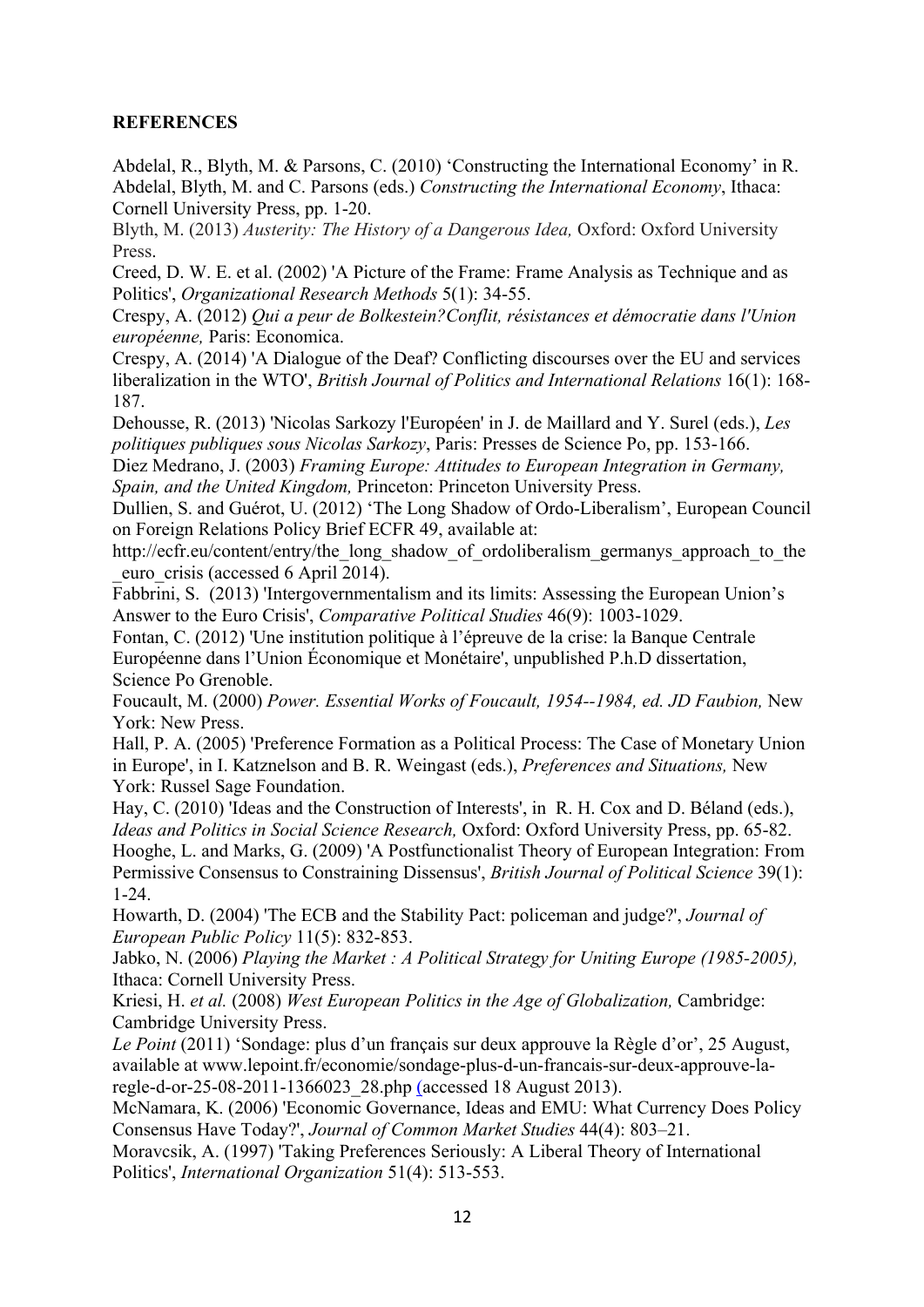Moravcsik, A. (1998) *The Choice for Europe: Social Purpose and State Power from Messina to Maastricht,* Ithaca: Cornell University Press.

Newman, A. (2010) 'Flight from Risk: Unified Germany and the Role of beliefs in the European Response to the Financial Crisis', *German Politics and Society* 28(2): 158-75. Putnam, R. (1988) 'Diplomacy and Domestic Politics: The Logic of Two-Level Game' *International Organization* 42(3): 427-460.

Sabatier, P. A. (1988) 'An advocacy coalition framework of policy change and the role of policy-oriented learning therein ' *Policy Science* 20(2-3): 129-168.

Schmidt, V. A. (1996) *From State to Market? The Transformation of French Business and Government,* New York and Cambridge: Cambridge University Press.

Schmidt, V. A. (2006) *Democracy in Europe. The EU and National Polities*, Oxford: Oxford University Press.

Schmidt, V. A. (2008) 'Discursive institutionalism: The Explanatory Power of Ideas and Discourse', *Annual Review of Political Science* 11: 303-326.

Schmidt, V. A. (2013) 'Speaking to the Markets or to the People? A Discursive

Institutionalist Analysis of the EU's Sovereign Debt Crisis', *British Journal of Politics and International Relations* 16(1): 188-209.

Schmidt, V. A. and Radaelli, C. (2004) 'Policy Change and Discourse in Europe. Conceptual and Methodological Issues', *West European Politics* 27(2): 183-210.

Streeck, W. (1997) 'German capitalism: Does it exist? Can it survive?', *New Political Economy* 2(2): 237-256.

Vail, M. (2013) 'Varieties of Liberalism: Keynesian Responses to the Great Recession in France and Germany', *Governance* 27(1): 63-85.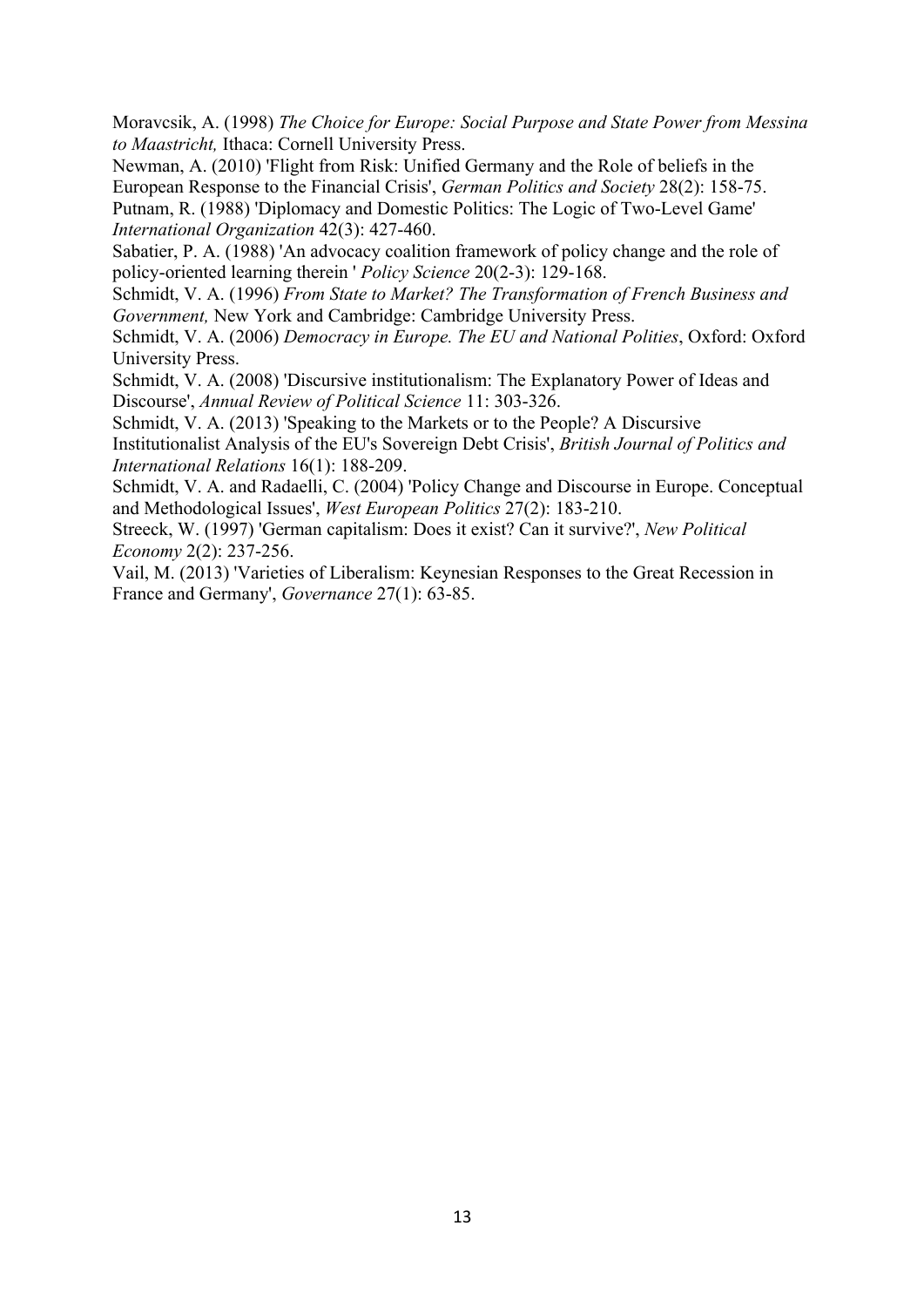



Figure 2 : Institutional policy solutions

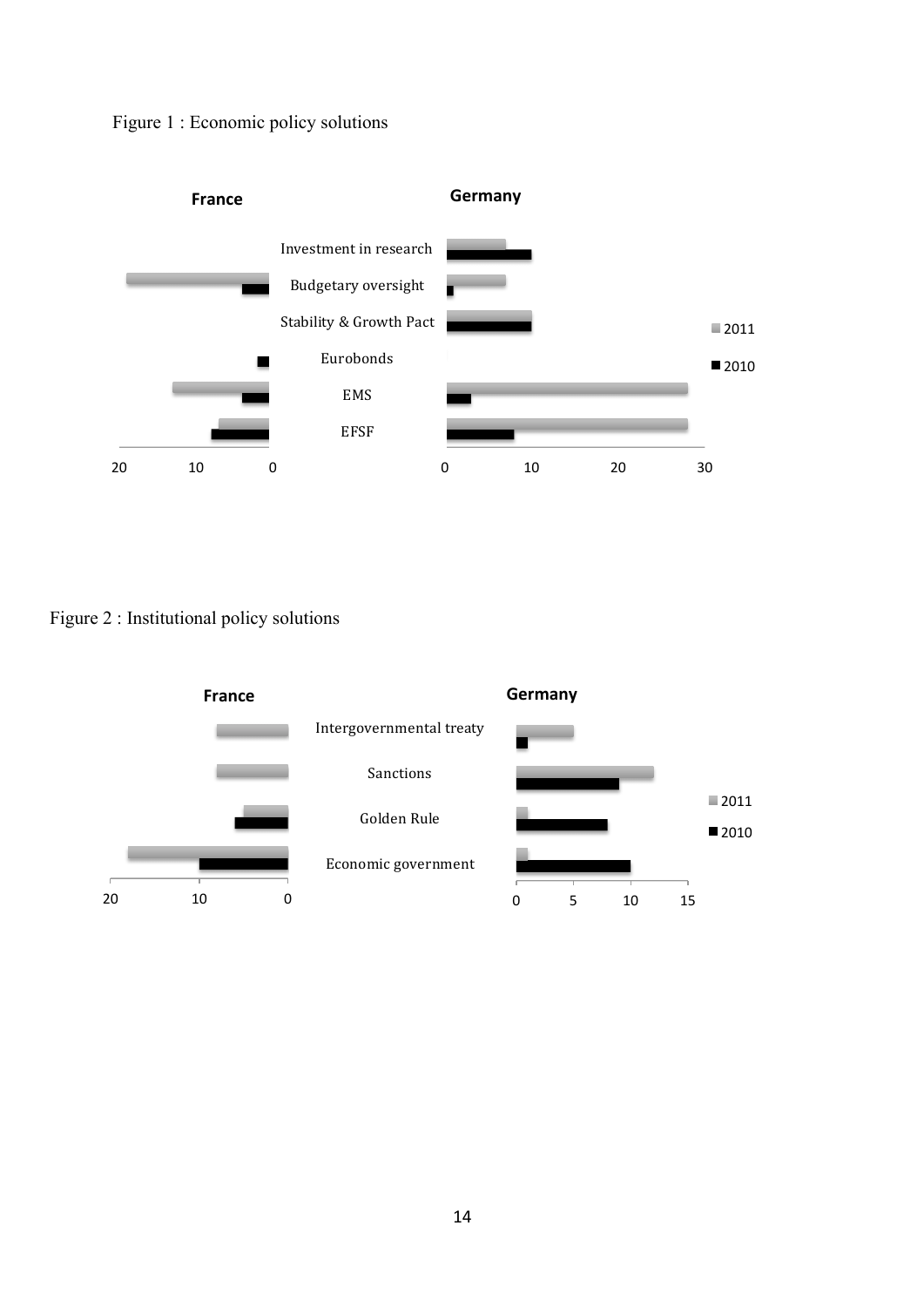



Figure 4 : Norms and values